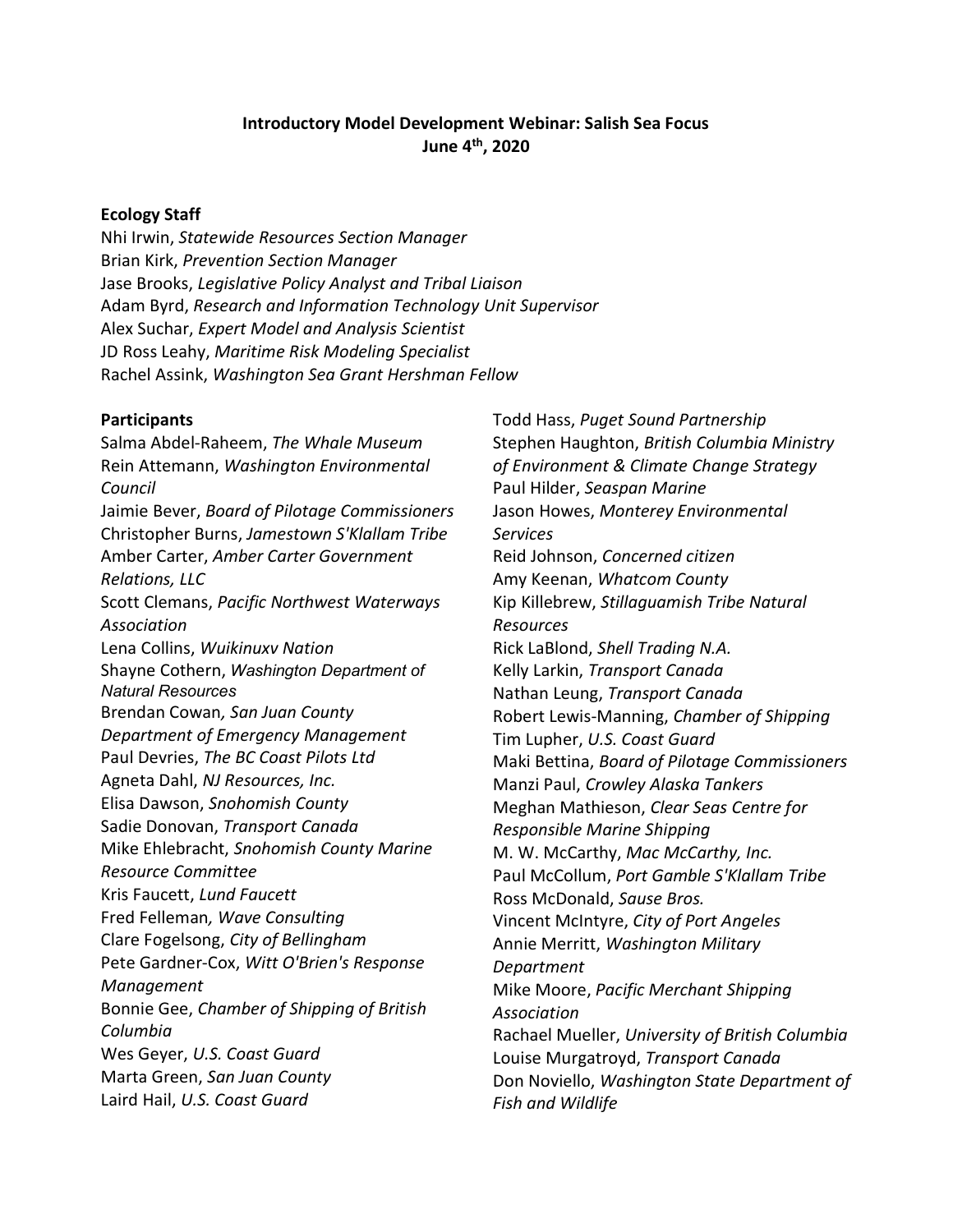| Kristine Pacheedaht, Pacheedaht First Nation | Heather Stebbings, Shaver Transportation    |
|----------------------------------------------|---------------------------------------------|
| Heather Parker, Navy Region Northwest        | Company                                     |
| Allison Paul, Gitxaala Nation                | Jamie Stephens, San Juan County             |
| Elizabeth Petras, U.S. Coast Guard           | Susan Tarpley, Snohomish Marine Resources   |
| Carol Reamer, Makah Tribe, Office of Marine  | Committee                                   |
| Affairs                                      | Jason Thompson, Council of the Haida Nation |
| Daniel Reid, Transport Canada                | Sheri Tonn, Board of Pilotage Commissioners |
| Rob Rich, Shaver Transportation Company      | Bradley Trammell, The American Waterways    |
| Frances Robertson, San Juan County           | <b>Operators</b>                            |
| Thomas Sharp, King County                    | John Veentjer, Marine Exchange of Puget     |
| Laurie Sherman, Evergreen Islands            | Sound                                       |
| Russel Shrewsbury, Western Towboat           | Patrick Wicklund, Washington Military       |
| Laurel Sleigh, Kitasoo Xai'xais Nation       | Department                                  |
|                                              | John Wright, Polar Tankers                  |

The following summary notes are not intended to be a transcript but rather a review of the question and answer session that took place at the conclusion of the webinar. Attendee questions and comments are shown in bold text followed by Ecology responses. The questions that we didn't have time for in the webinar are at the bottom of the document, with written responses provided.

#### How will the model incorporate tidal issues and weather? (Kip Killebrew)

JD Leahy: We are still in the model development phase and at this early stage we don't want get into modeling specifics. We are still focused on building the basic framework of the model.

Alex Suchar: We are definitely thinking of including this information, but exactly how we include it will become more clear later in the process.

## Lots of traffic is supporting trade in Canada, how do you plan to approach the bi-national aspect of this? (Robert Lewis-Manning)

JD Leahy: We are approaching this through open invitations to our events to Canadian partners and First Nations. We also hope to work with experts on Canadian side like BC Pilots and others. We are focused on building the best model, which will require that we include Canadian parts of the waterway. We look forward to open dialogue and communication with folks on the other side of the border.

Brian Kirk: The model is agnostic about where the international boundaries are and which port the vessels are heading to. We appreciate and welcome Canadian participation, and the model will be a lot stronger with Canadian experts and data. In addition, the first two analysis efforts will also include consideration of Canadian input.

### Will the modeling include close call events over the last 5 or 10 years? (Paul McCollum)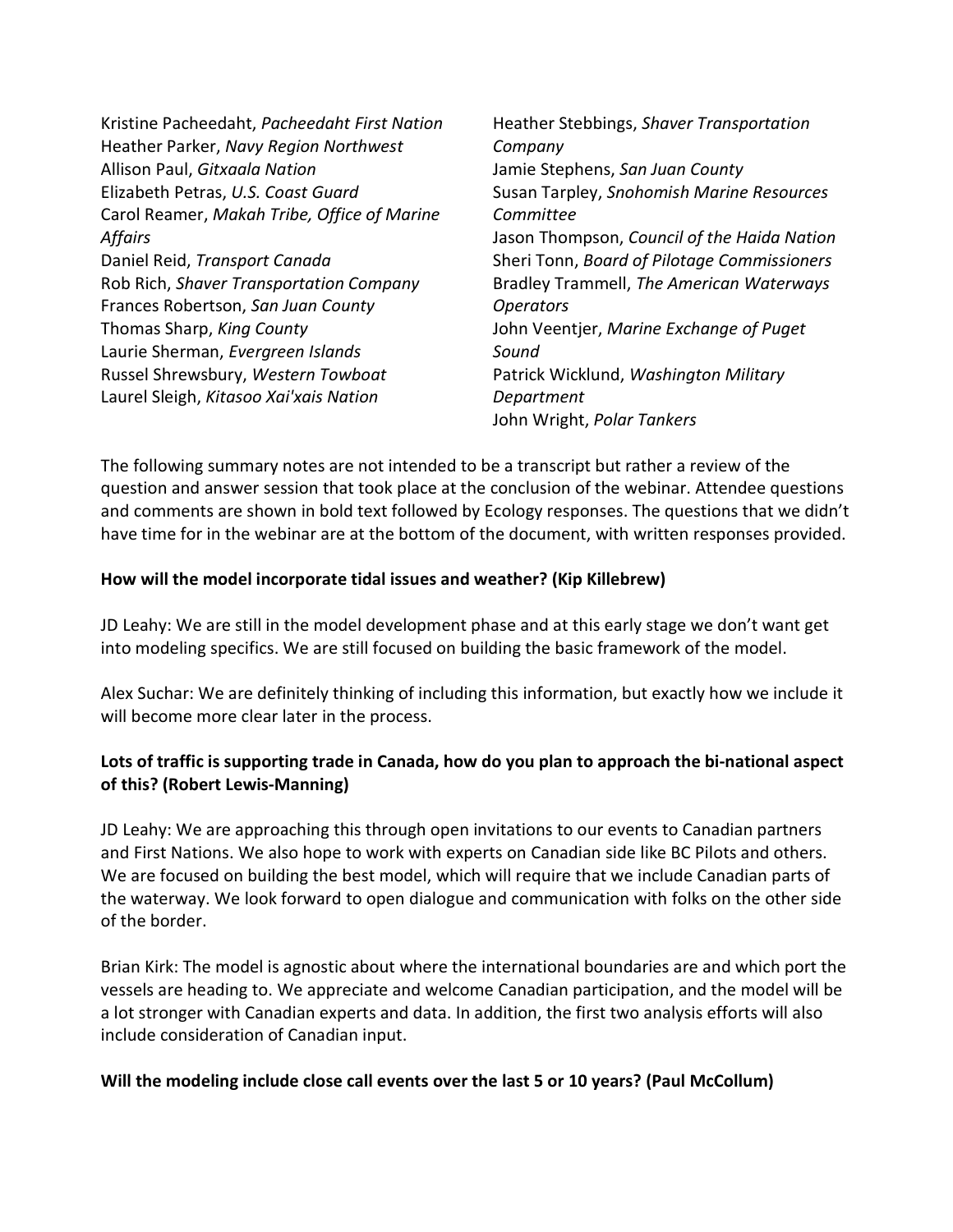JD Leahy: Great question, this is also referred to as near miss information. Near miss data can be hard to come by and challenging to use. However, there are some sources of near miss data that we have looked at and we are interesting in incorporating this type of information into the model.

#### Will the previous risk assessments be included in the model and if so how? (Amber Carter)

JD Leahy: We will be building off the foundations of previous risk assessment work; this doesn't mean that we will be starting with this work or using anyone else's model.

Brian Kirk: We will refer to previous assessments. We are not designing this model to be compatible with previous models, we want to build the best model that we can. Previous studies will be useful with model validation. We will compare results with previous efforts.

## Curious as to what you are using to inform the model, and what data you will include? Are there similar projects you are drawing inspiration from? How this will the model be built and what's going into it? (Salma Abdel-Raheem)

JD Leahy: At this point, we are starting with AIS data and vessel incident and casualty data.

Alex Suchar: Yes, we are drawing inspiration from a lot of previous work. I have been working on pulling the literature together and coming up with all the possible methods available. We'll discuss strengths and weaknesses of these approaches and find the method that will be able to respond the best to our research questions. There is lots of work in Europe, Canada and the US that we are looking at.

### Can you clarify how Canadian data will be included? Will you have access to Canadian port data like on the US side? (Jamie Stephens)

JD Leahy: It's not that Canadian waterways or vessels would be outside of the scope of modeling. Rather, recommendations on policy initiatives, and how they relate to transboundary waters will be decided at Ecology leadership level. We will definitely be looking at Canadian waters and traffic. In terms of access to Canadian data, the Canadian government provides a casualty database as well that we've been looking at. We'll be getting AIS info from Canadian bound vessels as well.

### A question I would like the model to answer is the degree to which vessel time exposure is a proxy to oil spill risk. (Rachael Mueller)

JD Leahy: Great comment, thank you.

## Will Ecology take into account the USCG record of spills of oil barges and the quantity of spills? (Russell Shrewsbury)

JD Leahy: That's the type of information we will be looking for.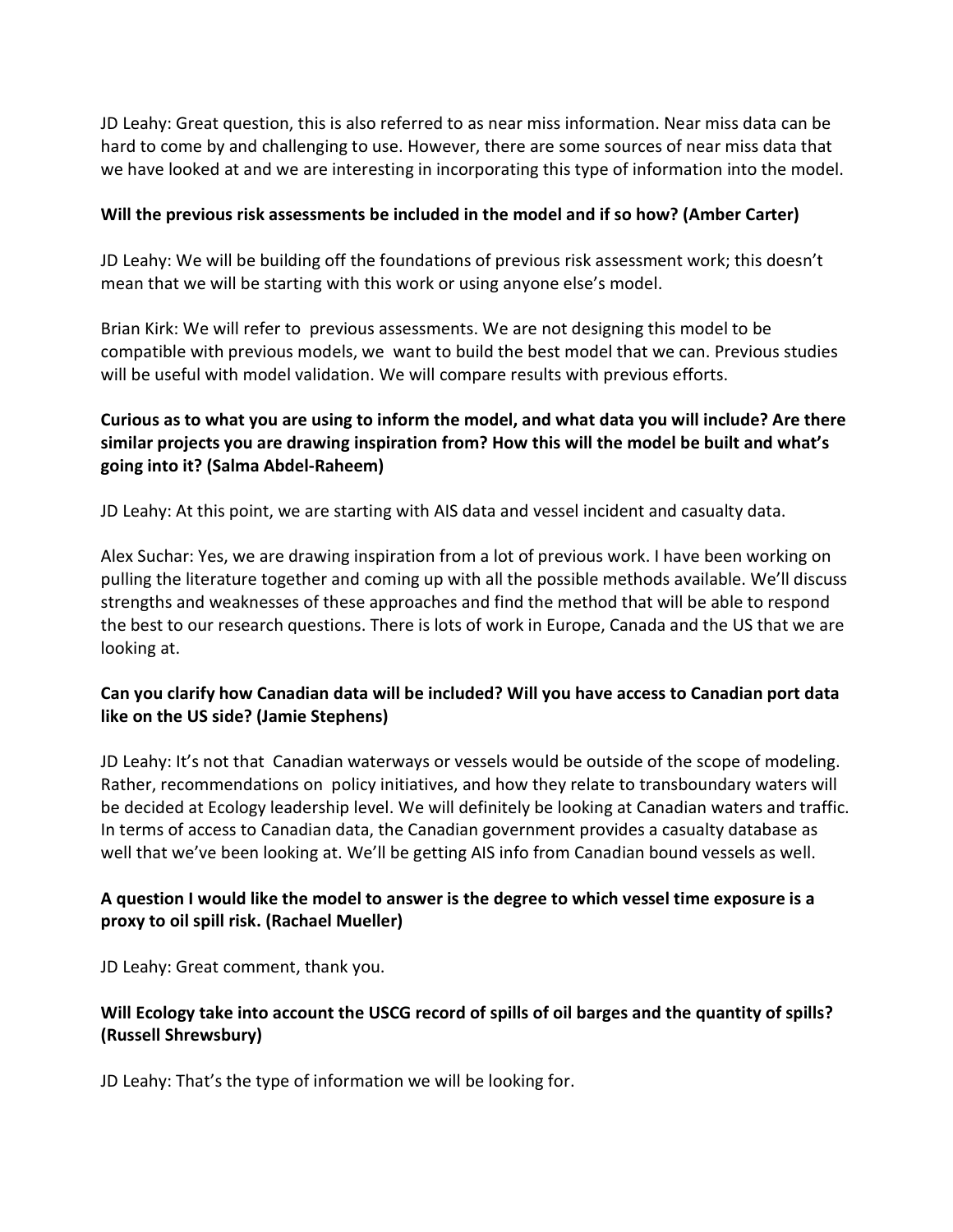Alex Suchar: Within incident data, there is data that summarizes incidents, and also actual incident reports. We are investigating to what extent we can use that information, and this is definitely something we are interested in. We will provide more detailed information on this topic later in the model development process.

## I think the model should also include transits time of a rescue tug's proposed mooring to various areas within Rosario Strait. It can take a fair amount of time to get from one place to another based on what the current is doing. (Russell Shrewsbury)

JD Leahy: Thanks for this comment. Getting comments like this highlights the value of having experienced folks in the room.

## What are things that need to be taken into account with Articulated Tug and Barge due to their size? (Lena Collins)

JD Leahy: As we look into model development, we'll be looking at unique aspects of each vessel that we are modeling. ATBs do have unique characteristics that we'll want to think about.

## Thank you. That is one of the areas that we are working on right now as part of one of our pilot projects. Having a better understanding of the abilities of these vessels is really going to help our process. (Lena Collins)

JD Leahy: Any information that you can share on the work you are doing will be very helpful and welcome.

### Why have you limited the modeling to vessels 300 tons and larger? (Kip Killebrew)

JD Leahy: The language of bill says that we must evaluate oil spill risks from covered vessels, which include those cargo, passenger and fishing vessels 300 gross tons or larger, and tank vessels. This doesn't mean the model can't incorporate the movements and effects of other vessels. We imagine we will include those other vessels. However, specifically when quantifying the risk of oil spills, we'll just be looking at the risk from those covered vessels since that's what is in the bill. The reason for that is that that is what is in the legislated language.

## For both questions 1 and 2, I'm interested in spill risk in Salish Sea, inclusive of Canada waters. From your presentation, I understand that Canadian waters are not included in this study but as whales and oil fate are transboundary, it seems as though the risk analysis ought to be as well. (Rachael Mueller)

JD Leahy: We are balancing the legislative direction that we must model risk in Washington waters, with the reality that the Salish Sea is a transboundary waterway. In order to be successful, the model needs to incorporate all relevant waters – which will mean that we will need to include some Canadian waters.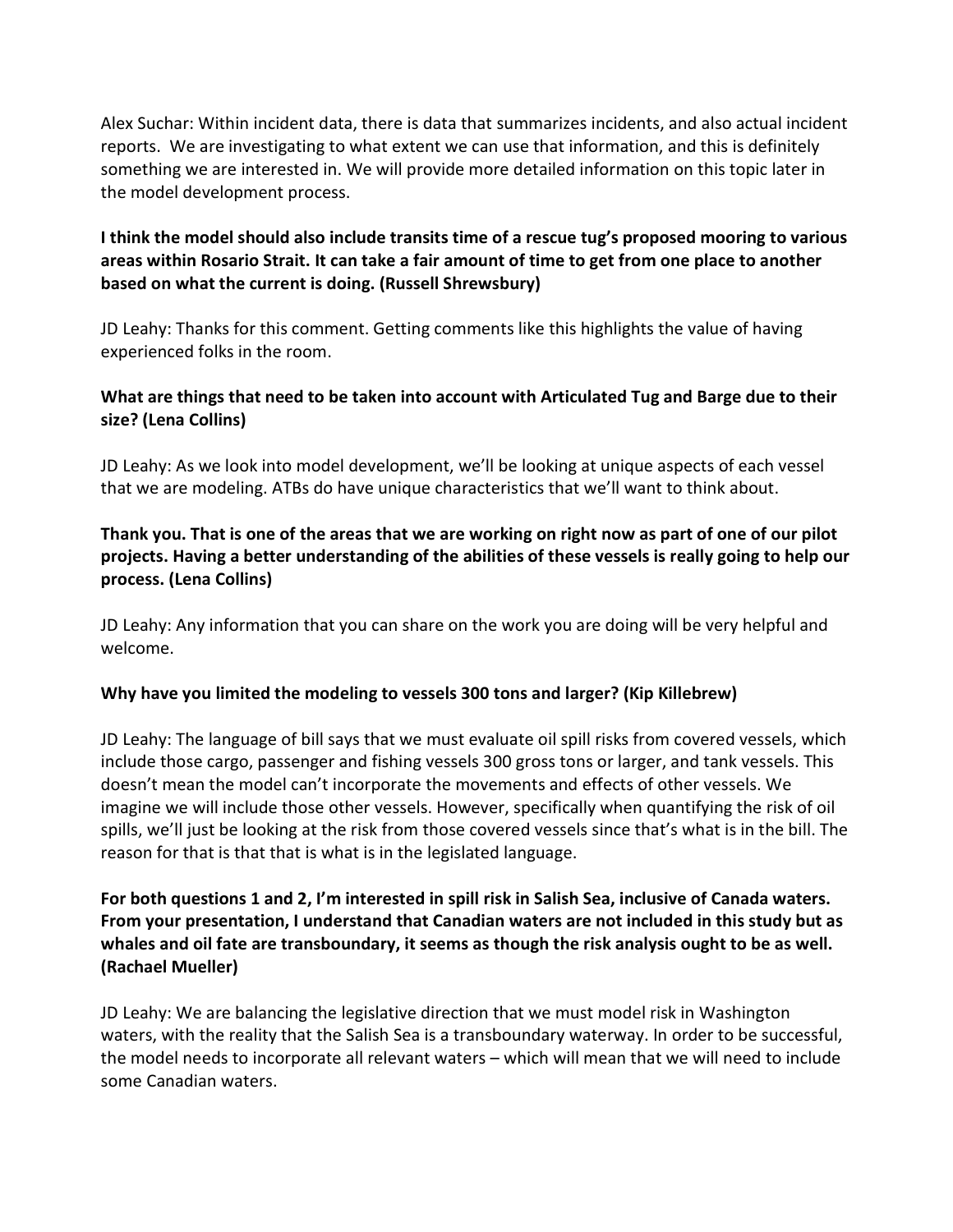One of the great challenges that we have had in the past is the lack of oil spills. We don't have a lot of incidents to calibrate on. Spills are rare, and there is also the degree to which we have confidence on the reporting of incidents that aren't quite spills, particularly from Canada, that seems to have underestimated the risk exposure that we face. Just recently, I noticed that a ship in the Strait of Juan de Fuca had lost propulsion, but didn't hear anything about it. When calibrating for oil spill probability when you have 3 spills at best, how do you deal with the statistical challenge? (Fred Felleman)

JD Leahy: There are a couple ways to approach this challenge, for instance, look at the low number of spills and come up with a couple of different possible spill rates, and use these multiple rates to calibrate the model and produce an uncertainty range. Another way to approach this would be to look at larger datasets, that include other waterways, but figure out a way to keep those spill rates calibrated to the Salish Sea. Right now, we are thinking of different ways to approach this. We haven't decided how we will handle it, but we certainly recognize this will be a challenging component of the modeling effort.

Alex Suchar: This is a very good question. This is why maritime risk assessment is not easy to do. Every model is as good as the data that is available. It remains to be seen how we can best calibrate an incident rate, with so few incident reports. One thing that we do know, is it will be essential to quantify the uncertainty related to the model outputs. This will be one way to show the limits of the model. Traditionally, one way to calibrate a model is to see if the model can predict an outcome that wasn't included in the initial data that was used to build the model. Since we are looking at oil spills, which are relatively rare, one way to calibrate the model will be through simulation, to see where the observed data fits within the distribution of potential model outcomes.

Having watched the waterway for many years, I have noticed that sometimes vessel [arrivals] cluster up, and sometimes they spread out. In previous modeling efforts we've looked at randomized vs. one a day entries, and I think that when we modeled one vessel per day we found more risk. I've noticed that towards the weekend it's busier, and I've gotten some confirmation from pilots on this. There can be long periods of time of empty water, but on a Saturday it can be very busy. How can you deal with this distribution problem? (Fred Felleman)

Alex Suchar : This is part of the strength of using the AIS data. We actually can know when vessels have been in the waterway. We can build a distribution based on when the vessels are usually coming, by looking at AIS data for several years. We can then use this information to figure out if vessels are coming more frequently at certain times of the year, certain times of the day, or certain times of the week. You make a good point that getting the right distribution of vessel density is crucial to the modeling effort.

Twenty years ago they used incident data from Mississippi to apply to the Strait of Juan de Fuca, and that relates to Fred's question. I didn't agree with it then, and it predicted 3 major spills in the Strait of Juan de Fuca. This was wrong since they used data from Mississippi which is not the Strait of Juan de Fuca. If you are looking at actual collisions and groundings in other waterways,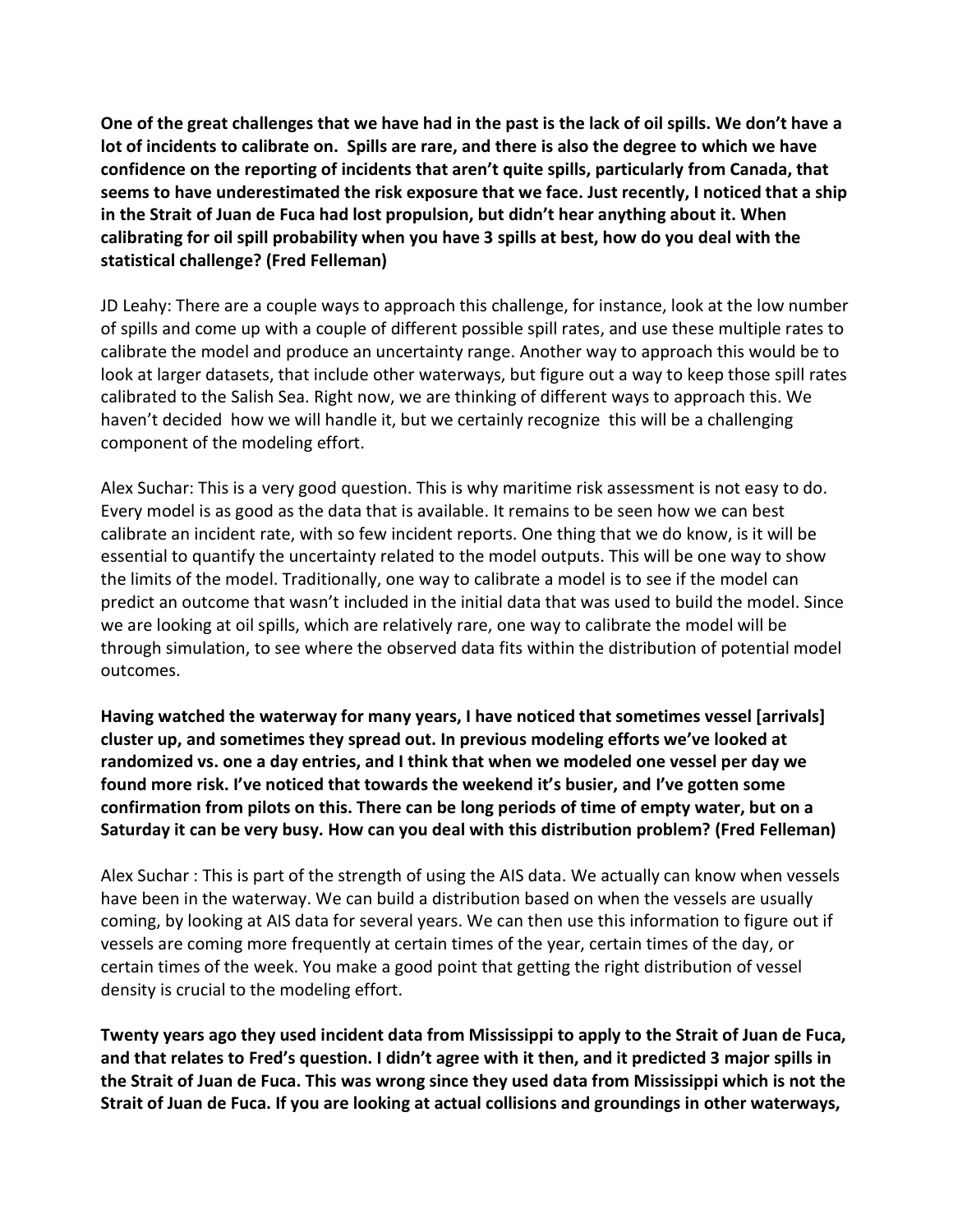it's problematic. Another study I saw included engineering analysis of hull penetration, which gets into oil outflow or not. Are you going to incorporate engineering analysis with respect to force needed to cause oil outflow? And what about differential consequences from different types of oil? Less vs. more persistent oil and proximity to sensitive areas? The last question is tug density, besides the ERTV, and natural distribution of all the other tugs and what might change with changes in tug density with regards to what Canada is doing. (Mike Moore)

JD Leahy: Thanks for comments. Like I said in the presentation, there are a lot of people on this call, and people not on this call, that have participation in a lot of this work over the years. That experience and knowledge is going to be really valuable and helpful as we get into model development. In terms of oil outflow -- all of the aspects that you mentioned, like fuel tank location, bottom characteristics for groundings, energy generated -- those are all important aspects to determining oil outflow. Those are certainly all things that we are going to be talking about and discussing as we get to that part of model development. In terms of the question of spill consequence, we are going to have to discuss how to characterize spill risk, but we are not currently looking at characterizing sensitive areas or non-sensitive areas. We are looking at spill volume and spill frequency as primary motivators of our risk characterization. As to the changing character of tug density, we absolutely want to include this. We are seeing different rules come into play these days [e.g. tug escort requirements per ESHB 1578] and want to represent tug density accurately. Tugs are unique in that sometimes they aren't busy, and they can help out other vessels, which will be an important thing to include in the model.

Brian Kirk: Regarding characteristics of types of oil – when we get to the point where we are discussing the outputs of the model and what that looks like, we will absolutely need to talk about those characteristics. There are clear differences in the impacts of the spill if we are talking about diluted bitumen versus gasoline, for instance. We are thinking about how we can capture this type of information. We'll have to draw the line somewhere that bounds the information that is an output of the model. We will need to be thoughtful about where that line is, so the model inform the policy considerations that people may have while considering modeling results.

# Will you be using a basic risk model structure (probability vs. severity) or creating a brand new one? (Paul Devries)

JD Leahy: We'll be using existing language and characterization of risk, similar to the example given – probability x consequence. But we will be building our own version of that and breaking down the modeling effort into series of modules. We will work through these together during our public events and as part of our discussions. The basic components of the model are not things that we have made up – lots of people have worked on them, and studied them. We are going to put them together in an open forum, and open discussion, and what we end up making will be a new model. It won't be a model that anyone else already has in play.

Alex Suchar: We are looking at a building quantitative model, so we won't be classifying the incidents on a scale from low to high severity.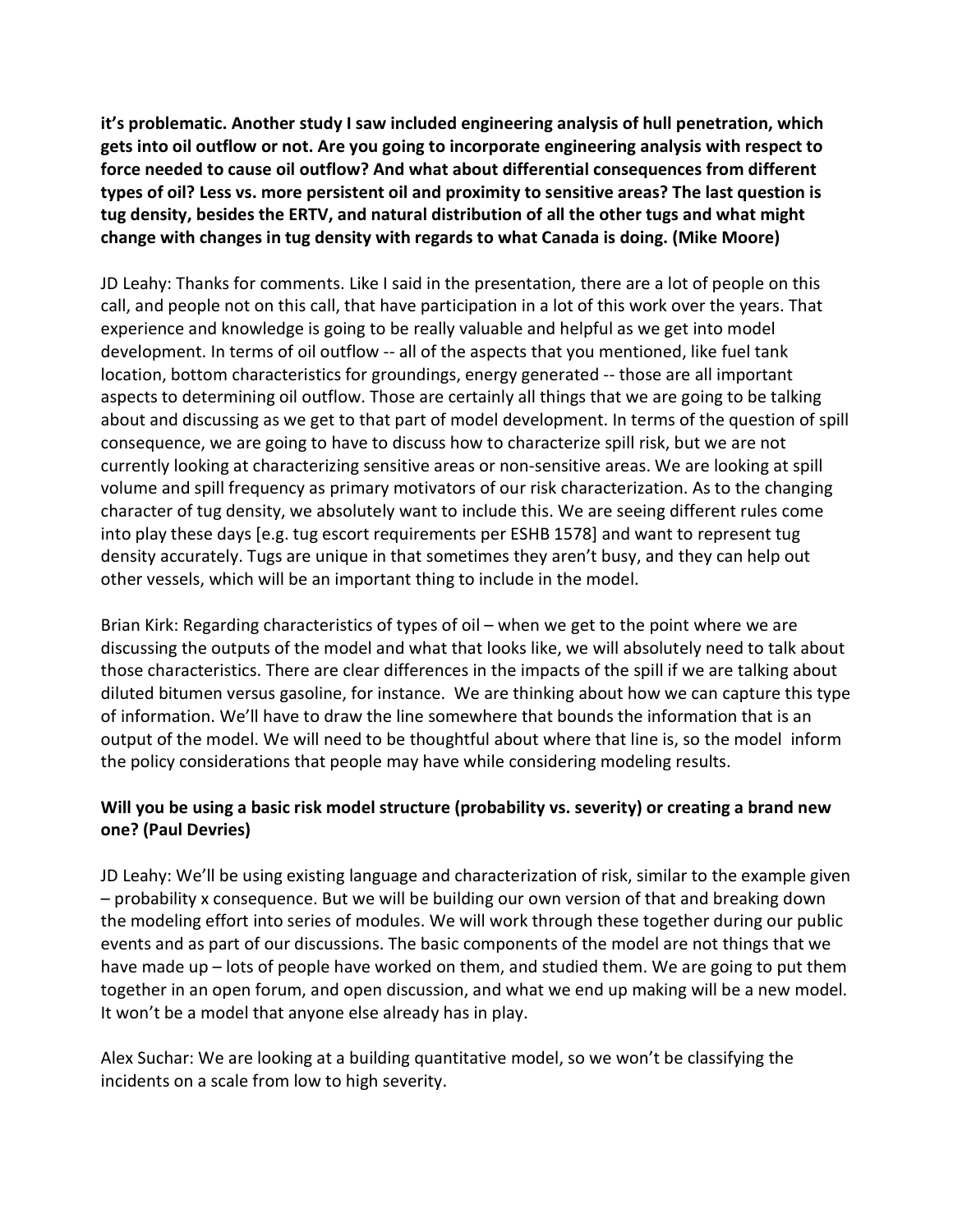#### Is this a drift model? Does it focus on surface transport only? (Heather Parker)

JD Leahy: The model will need to characterize drifting of vessels that have lost propulsion or have steering issues. Yes, we will only be looking at surface transportation.

#### Can we see a map of the model area? (Heather Parker)

JD Leahy: We don't have a map currently but we'll be talking about the modeling area as we move into the presentation on our approach to modeling.

### What is the problem the legislature identified that these model development and analysis efforts are designed to solve? (Scott Clemans)

Brian Kirk: The legislature has a long-standing interest in oil spill prevention, and they have given Ecology a series of goals to aim for and assignments to complete in addition to our day-to-day work of spill prevention, preparedness, and response. Broadly speaking, the Governor's Office and the Office of Financial Management were interested in developing public capacity for oil spill risk modeling and analysis. We have to be able to provide answers to questions relating to tug escorts around certain tank vessels that aren't currently required to have tug escorts, and the question of whether an Emergency Response Towing Vessel (ERTV) could provide an oil spill risk reduction benefit for Haro Strait, Boundary Pass, and Rosario Strait. Beyond answering these questions, the legislature wanted a tool to answer future oil spill risk questions.

Can the model evaluate non-oil spill components of oil spill prevention measures? For example, can it predict changes of underwater noise levels in waters frequented by Southern Resident Killer Whales? Second can it weight the variation in sensitivity of nearby species and habitats? A spill near a major rookery may be more deleterious than a spill not impacting those resources. (Don Noviello)

JD Leahy: Underwater noise is not currently within the scope of the model. The model is focused on oil spill risks, so noise is not something that we are currently looking at. The movement of oil once it has been spilled is not part of our current set of plans for the model. But this is something that we can look at this further down the road.

Brian Kirk: Fate and effect, and the sensitivity of certain habitats and species are tightly linked to oil spill risk and the consequences of spill risk. We will have to make decisions about what we include in the initial phases of model development and what goes into the initial analyses. Our thinking so far has been that a lot of the detailed work around fate and effect is probably going to be outside of the initial scope of model development. That said, we appreciate people bringing this up throughout this process. This will help us get this right so that we can produce usable information. We are interested in finding solutions and good ways of presenting information so that it is most useful. A lot of people are doing work around habitat sensitivity and what would happen if there was a diluted bitumen spill around the San Juans, for example, so please continue to bring this to the conversation so we can provide the best information possible.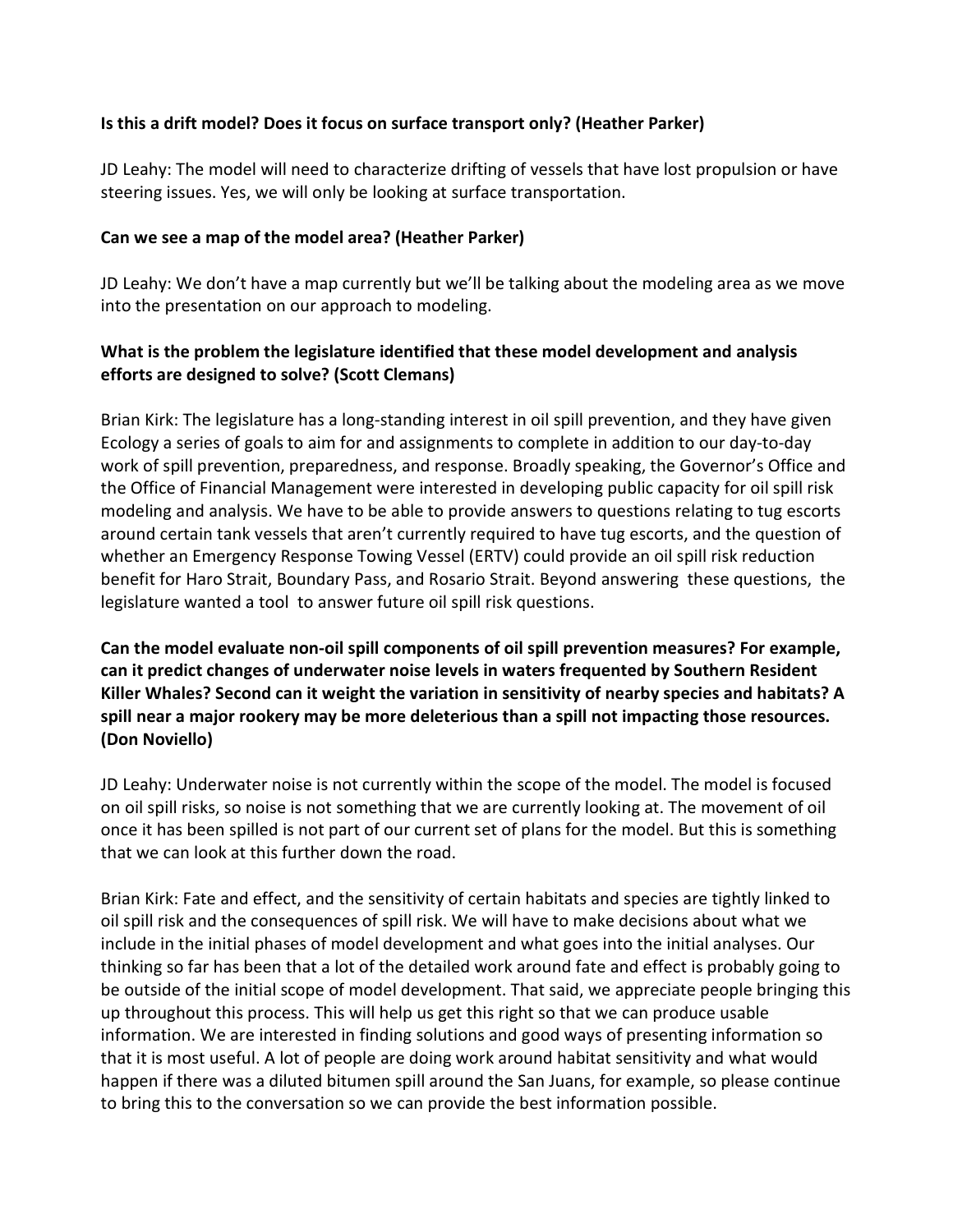## What is the previous work that you hope to use to inform and build this model? Also, earlier I meant the propensity for oil spills to occur (biophysical environmental characteristics, etc). (Salma Abdel-Raheem)

JD Leahy: Like Alex said, we are looking at a lot of research coming out of Europe. There is research in China and Baltic Sea as well. We can provided a more detailed answer in writing later.

Alex Suchar: There is a lot of work being done in Europe. In the Netherlands, they have a live model that they are using to assess risk. Norwegians and the Finnish have developed good models. There is a lot of theoretical development coming from Asia as well. Definitely we are investigating all these possibilities and are trying to pick the best methods, and design our own model using the best approaches that we have identified.

Supplementary answer:

There is a large volume of work regarding various aspects of the maritime risk. Our current model development library contains over 700 titles at this moment, without claiming to be complete.

Here are a few examples of the tools and risk assessments from across the world:

- The Helsinki Commission (HELCOM) developed OpenRisk Toolbox a set of tools and techniques to be used for identifying hazards and analyzing risks of maritime activities: https://www.aidic.it/cet/19/77/173.pdf
- The International Association of Marine Aids to Navigation and Lighthouse Authorities IALA is actively using the IWRAP maritime risk assessment modeling tool. It can be used for free by IALA members. https://www.iala-aism.org/technical/risk-analysis-andmanagement/risk-management-tools/quantitive-risk-management-tools-iwrap/
- An example of work conducted in Asia: Marine Traffic Risk Assessment for Hong Kong Waters, MARA Study: https://www.mardep.gov.hk/en/publication/pdf/marars.pdf

Here are some projects that were done in Washington State

- Vessel Traffic Risk Assessment (VTRA): https://fortress.wa.gov/ecy/publications/SummaryPages/1708009.html
- Grays Harbor Vessel Traffic Risk Assessment: https://fortress.wa.gov/ecy/publications/summarypages/1808017.html
- BP Vessel Traffic Risk Assessment: https://www.coaltrainfacts.org/bp-vessel-traffic-riskassessment-assessment-of-oil-spill-risk-due-to-potential-increased-vessel-traffic-at-cherrypoint-washington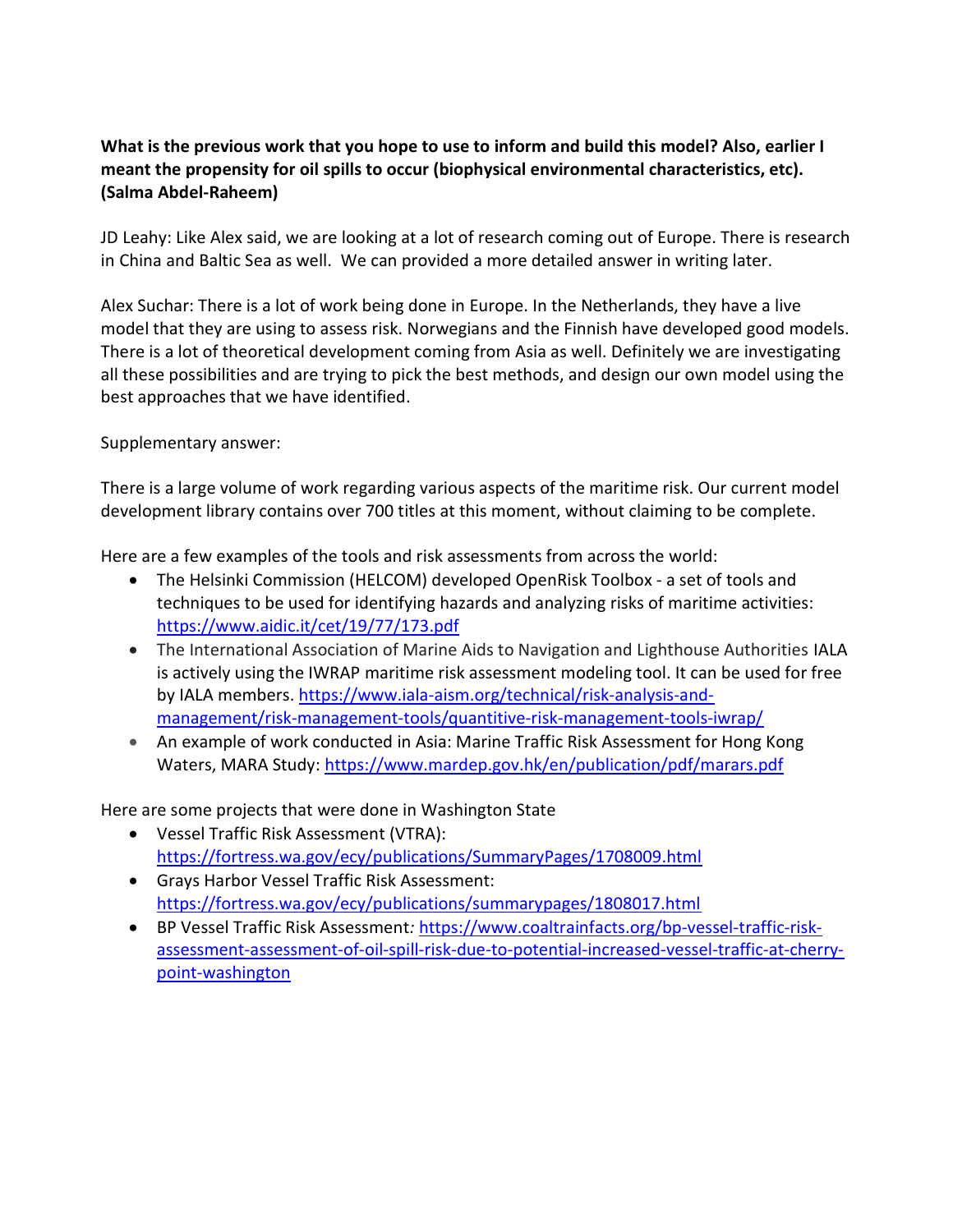Here are some papers that we are looking at as part of our literature review:

- Qu, Xiaobo & Meng, Qiang. (2012). Development and applications of a simulation model for vessels in the Singapore Straits. Expert Systems with Applications. 39. 8430–8438. 10.1016/j.eswa.2012.01.176.
- Montewka, J. (2009). Predicting Risk of Collision for Oil Tankers in the Gulf of Finland, Journal of KONBiN, 11-12(1), 17-32. doi: https://doi.org/10.2478/v10040-008-0128-1
- Goerlandt, Floris & Montewka, Jakub & Kuzmin, Vladimir & Kujala, P.. (2015). A riskinformed ship collision alert system: Framework and application. Safety Science. 77. 182- 204. 10.1016/j.ssci.2015.03.015.
- Wang, Ning & Meng, Xianyao & Xu, Qingyang & Wang, Zuwen. (2009). A Unified Analytical Framework for Ship Domains. Journal of Navigation. 62. 643 - 655. 10.1017/S0373463309990178.
- Arsham Mazaheri, Jakub Montewka, Pentti Kujala. (2016). Towards an evidence-based probabilistic risk model for ship-grounding accidents. Safety Science. Volume 86. 195-210. https://doi.org/10.1016/j.ssci.2016.03.002.
- Ylitalo, J. (2010). Modelling marine accident frequency. Alto University School of Science and Technology Faculty of Information and Natural Science.

## Will the model take into account anticipated increases in vessel traffic due to proposed infrastructure projects in Canada and US? For example Transmountain and Roberts Bank T2 and any refinery expansions in the US? (Rein Attemann)

Alex Suchar: It is not that the model will take into account these expansions. Better stated, the model will be capable of modeling these changes in traffic if needed. This is our objective, to build a model that is capable of modeling all of these changes in the conditions, and traffic levels.

# The following questions have been answered in writing, after the completion of the webinar. We did not have enough time to address them during the webinar.

Who monitors the moorage sites for oil tankers in the Salish Sea? What are we doing to ensure clean waters; monitoring which ships are docked where, who is dumping effluent and bilge water that contaminates oyster beds, kelp beds, monitor what ships are "burping" stinky gas that hangs around for days when pressure is released from the shipment of bitumen? (Laurie Sherman)

The US Coast Guard and Canadian Coast Guard jointly monitor vessel traffic in the Salish Sea under their Cooperative Vessel Traffic Service (CVTS), including the movements of oil tankers. In the US, discharges from vessels are regulated by a number of state and federal agencies, including the US Coast Guard, the Environmental Protection Agency, Department of Ecology, and others. Air quality is regulated by the EPA and state agencies, including Ecology and local clean air agencies,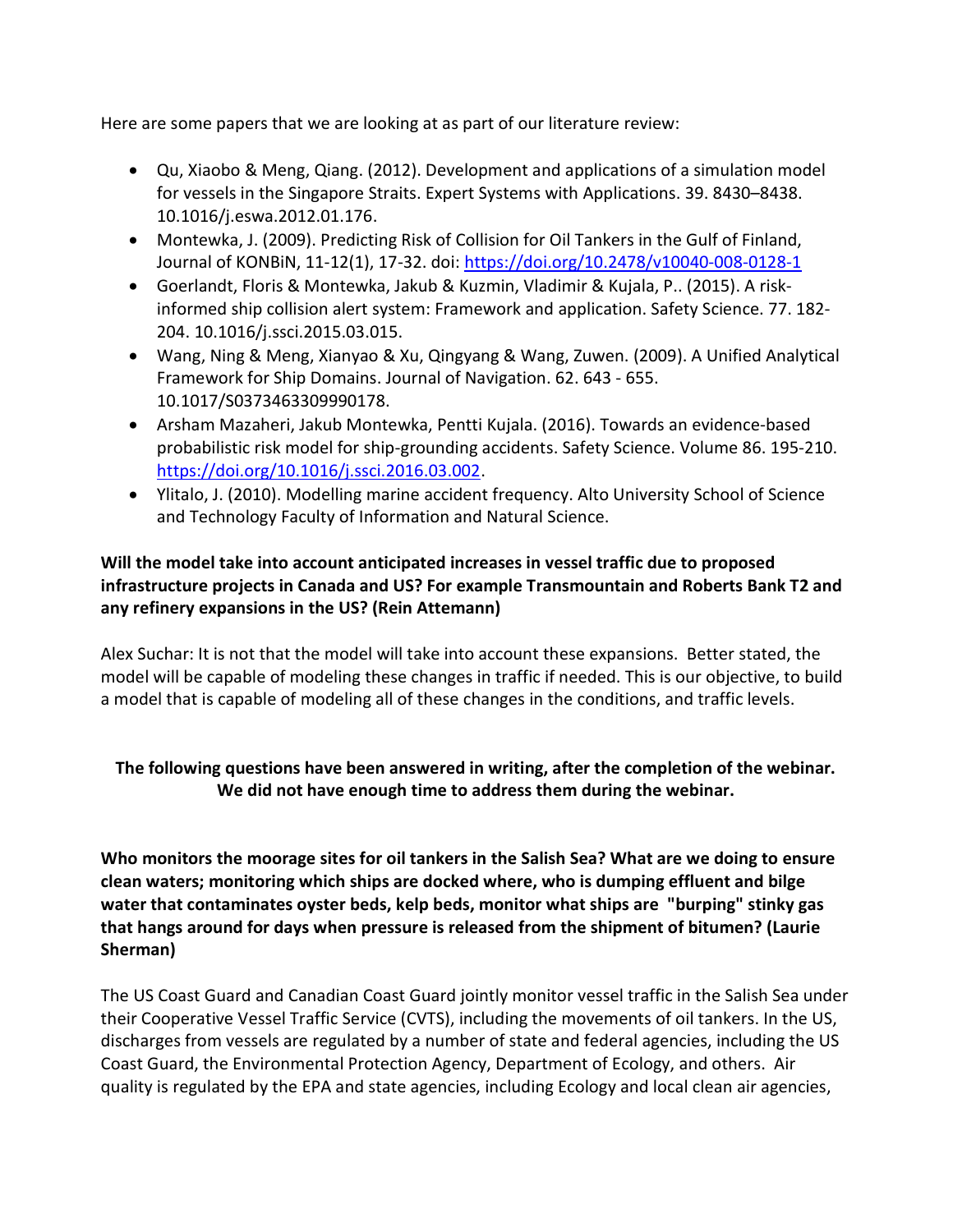such as the Puget Sound Clean Air Agency, the Olympic Region Clean Air Agency, and the Northwest Clean Air Agency.

## Does your assessment include review of certifications and history of vessel captains' performance, as many accidents seem to be related to the captains management? (Laurie Sherman)

Crewmember performance related information is generally inaccessible to researchers. It is unlikely that we would be able to include this type of information in our model.

## To follow up on Rachel's comment about time exposure - some people believe that the longer we go without an oil spill, the higher the risk is that we will experience a spill. But oil spill risk is not like earthquake risk. Each ship is an independent event. Will the model consider this when thinking about the impact of time exposure? (Meghan Mathieson)

Yes. The phrase time exposure has historically been one way to look at the risk of an oil spill happening in a given area. There are different ways to calculate it, but one way would be to examine the amount of time a unit of oil spends in a particular area. Areas where more oil spends more time, could then be identified as areas at higher risk of an oil spill. The 2010 Vessel Traffic Risk Assessment (Prepared for Puget Sound Partnership in 2014 by George Washington University) included this type of analysis.

# Given that there are so few oil spill incidents to draw upon, will null data be included as part of the model? (Meghan Mathieson)

Lack of local incident data has been a key point in previous maritime risk modeling work, and we want to have open and inclusive conversations about the different aspects of ways to tackle this issue. Regardless of how we choose to address this, this issue highlights how important it will be to quantify the uncertainty related to model outputs. Quantifying uncertainty will shed light on the limits of our model and clarify its areas of strength and its areas of weakness.

# Are you planning on providing public and freely accessible grids of spill risk probabilities by vessel types? (Rachael Mueller)

Model details and model outputs will be public and freely accessible. We have not yet determined what types of products (e.g. maps) may best suit risk characterization.

## As the USCG, CCG, and TC play such a fundamental role in identifying, mitigating, and managing risk, how will [Ecology] liaise with these organizations and have formal commitments been made? (Robert Lewis-Manning)

Throughout this process, we will maintain a transparent approach to model development, and we encourage and welcome the input and participation of the US Coast Guard, the Canadian Coast